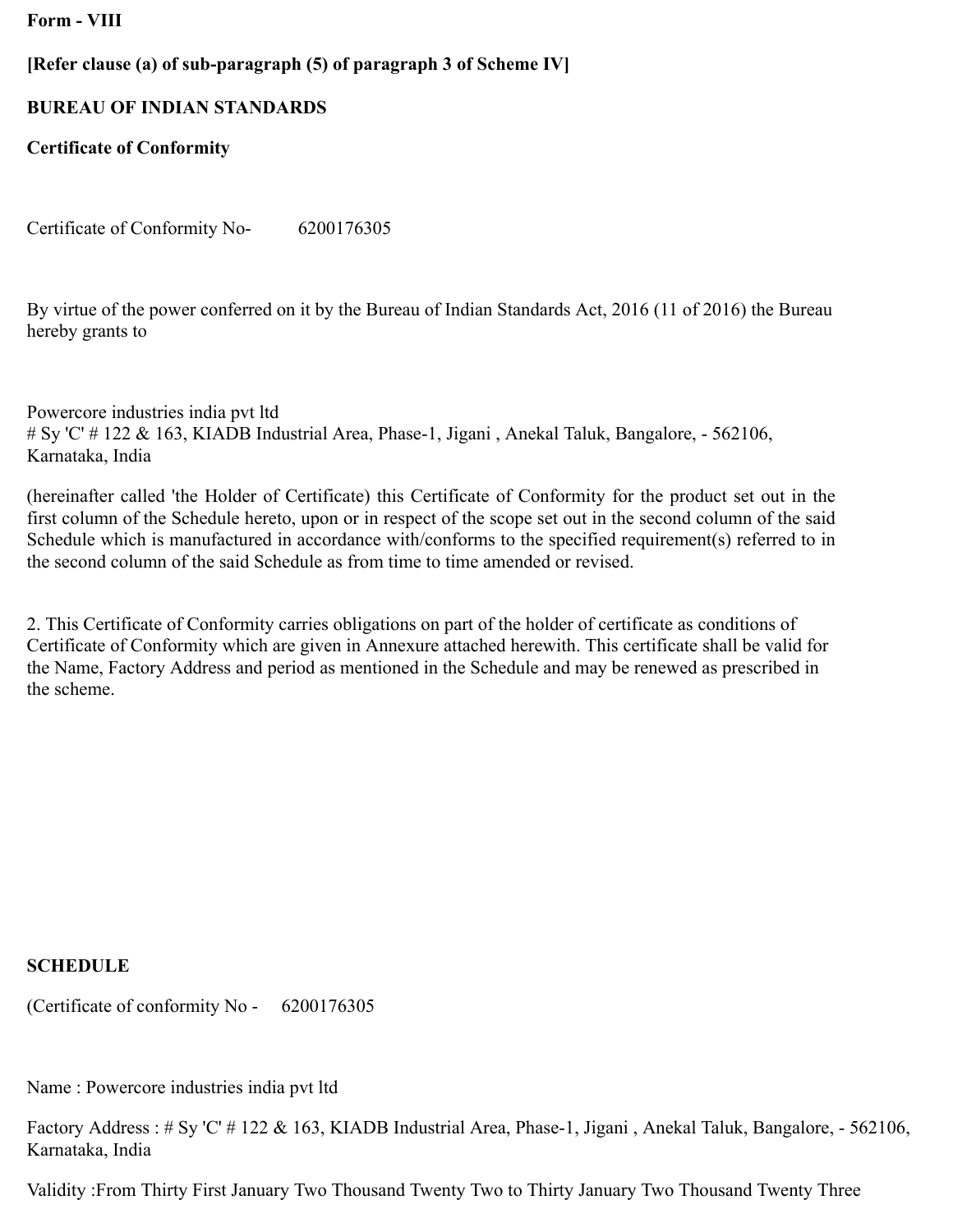| Product                             | Scope of certificate of conformity                               |
|-------------------------------------|------------------------------------------------------------------|
|                                     |                                                                  |
| $COC$ 1 : 2020                      | Laminations/ cores of Transformers without winding made from BIS |
|                                     | Standard marked Grain oriented Electrical steel sheet and strip  |
|                                     | conforming to IS $3024:2015$                                     |
| Stampings/laminations/cores of      |                                                                  |
| transformers (with or without)      |                                                                  |
| $\left \text{winding}\right\rangle$ |                                                                  |

Signed, Sealed and Dated this ..................... day of ................... month of year ............................ Thirty First January Two Thousand Twenty Two .

*for* BUREAU OF INDIAN STANDARDS

Prem Sajani Patnala Name of Designated Authority : SCIENTIST-D

Annexure

(Certificate of Conformity No- 6200176305 )

Conditions of the certificate of Conformity

(1)The holder of certificate of conformity shall be responsible for the conformity of the goods, article, process, system or service to specified requirements in relation to which certificate of conformity is issued.

(2)The holder of certificate of conformity shall not use the certificate of conformity in relation to goods, articles, process, system or service which are non-conforming or outside the scope of the certificate of conformity.

(3)Certificate of conformity shall not be used in relation to any goods, article, process, system or service during deferment or suspension, or, after expiry or cancellation of the certificate of conformity.

(4)The holder of certificate of conformity shall comply with the provisions of the conformity assessment scheme under which certificate of conformity is granted, including labelling and marking requirements.

(5)The holder of certificate of conformity shall maintain records as specified by the Bureau from time to time.

(6)The holder of certificate of conformity shall provide the Bureau all assistance in connection with carrying out inspection or audit at its premises.

(7)The holder of certificate of conformity shall provide information relating to production covered under certificate of conformity as and when it is required by the Bureau.

(8)If the certificate of conformity is granted in relation to goods or articles, the holder of certificate of conformity shall provide the list of consignees, distributors, dealers or retailers to whom goods or articles under certificate of conformity is supplied.